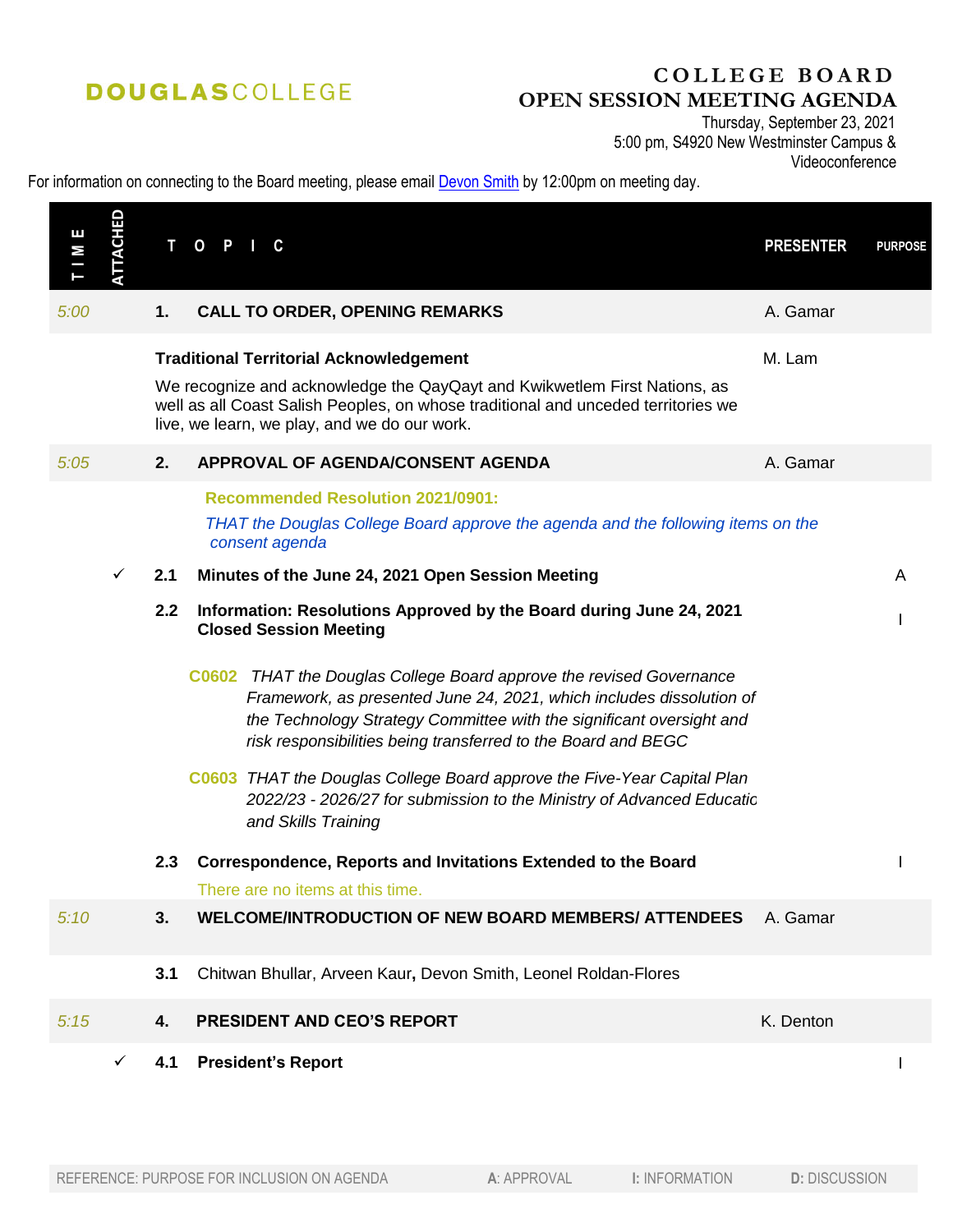**AGENDA OPEN SESSION MEETING OF THE DOUGLAS COLLEGE BOARD**

Thursday, September 23, 2021; Page 2

| Е<br>М | ATTACHED                                 | T   | $\mathbf{o}$<br>P I<br>C                                                                                                                                                                                                                  |                                      | <b>PRESENTER</b>     | <b>PURPOSE</b> |
|--------|------------------------------------------|-----|-------------------------------------------------------------------------------------------------------------------------------------------------------------------------------------------------------------------------------------------|--------------------------------------|----------------------|----------------|
|        |                                          | 5.  | <b>CHAIR, COMMITTEE &amp; LIAISON REPORTS, RECOMMENDATIONS</b>                                                                                                                                                                            |                                      |                      |                |
| 5:35   |                                          | 5.1 | <b>Board Executive and Governance Committee (BEGC)</b>                                                                                                                                                                                    |                                      | A. Gamar             |                |
|        | $\checkmark$                             | a)  | Committee Report: September 2021                                                                                                                                                                                                          |                                      |                      | $\mathbf{I}$   |
|        | ✓                                        | b)  | Board Development: 2021-2022 Conferences                                                                                                                                                                                                  |                                      |                      | D              |
|        |                                          | c)  | As Confirmed by Consent Resolution 2021/0801:                                                                                                                                                                                             |                                      |                      |                |
|        |                                          |     | <b>THAT the Douglas College Board approves Committee Chairs and</b><br>Committee Members effective 2021 August 23 as follows:<br>Audit, Finance and Investment Committee (AFIC):<br>Í.<br>Susan Todd (Chair), Brian Haugen, Kristi Miller |                                      |                      |                |
|        |                                          |     | Board Executive and Governance Committee (BEGC):<br>ii.<br>Adel Gamar (Chair), Brian Haugen (Vice Chair), Kristi Miller (Vice<br>Chair), Bobby Pawar (Chair CPC), Eileen Stewart (Chair HRC),<br>Susan Todd (Chair AFIC)                  |                                      |                      |                |
|        |                                          |     | iii. Campus Planning Committee (CPC):<br>Bobby Pawar (Chair), Chitwan Singh Bhullar, Arveen Kaur,<br>Dave Seaweed                                                                                                                         |                                      |                      |                |
|        |                                          |     | iv. Human Resource Committee (HRC):<br>Eileen Stewart (Chair), Rebecca Jules, Erin Rozman                                                                                                                                                 |                                      |                      |                |
|        |                                          |     | v. Board Liaison to the Douglas College Foundation:<br>Chitwan Singh Bhullar                                                                                                                                                              |                                      |                      |                |
|        |                                          |     | vi. Board Liaison to Education Council (EdCo):<br>Arveen Kaur                                                                                                                                                                             |                                      |                      |                |
|        |                                          |     | vii. Board Representative to the Douglas College Honorary Fellow<br><b>Selection Committee:</b><br>Erin Rozman                                                                                                                            |                                      |                      |                |
|        |                                          |     | Note: The Board Chair and College President & CEO are ex-officio members of all<br>Committees                                                                                                                                             |                                      |                      |                |
| 5:45   |                                          |     | 5.2 Audit, Finance and Investment Committee (AFIC)                                                                                                                                                                                        |                                      | S. Todd              |                |
|        | ✓                                        | a)  | Committee Report: September 2021                                                                                                                                                                                                          |                                      |                      |                |
|        | ✓                                        | b)  | Statement of Financial Information (SOFI): Annual Review                                                                                                                                                                                  |                                      |                      | A              |
|        | <b>Recommended Resolution 2021/0902:</b> |     |                                                                                                                                                                                                                                           |                                      |                      |                |
|        |                                          |     | THAT the Douglas College Board approve the Statement of Financial<br>Information for the year ended March 31, 2021                                                                                                                        |                                      |                      |                |
|        | ✓                                        | C)  | Quarterly Update to Annual Forecast: Q2 2021/2022                                                                                                                                                                                         |                                      |                      |                |
|        |                                          |     | REFERENCE: PURPOSE FOR INCLUSION ON AGENDA                                                                                                                                                                                                | A: APPROVAL<br><b>I: INFORMATION</b> | <b>D: DISCUSSION</b> |                |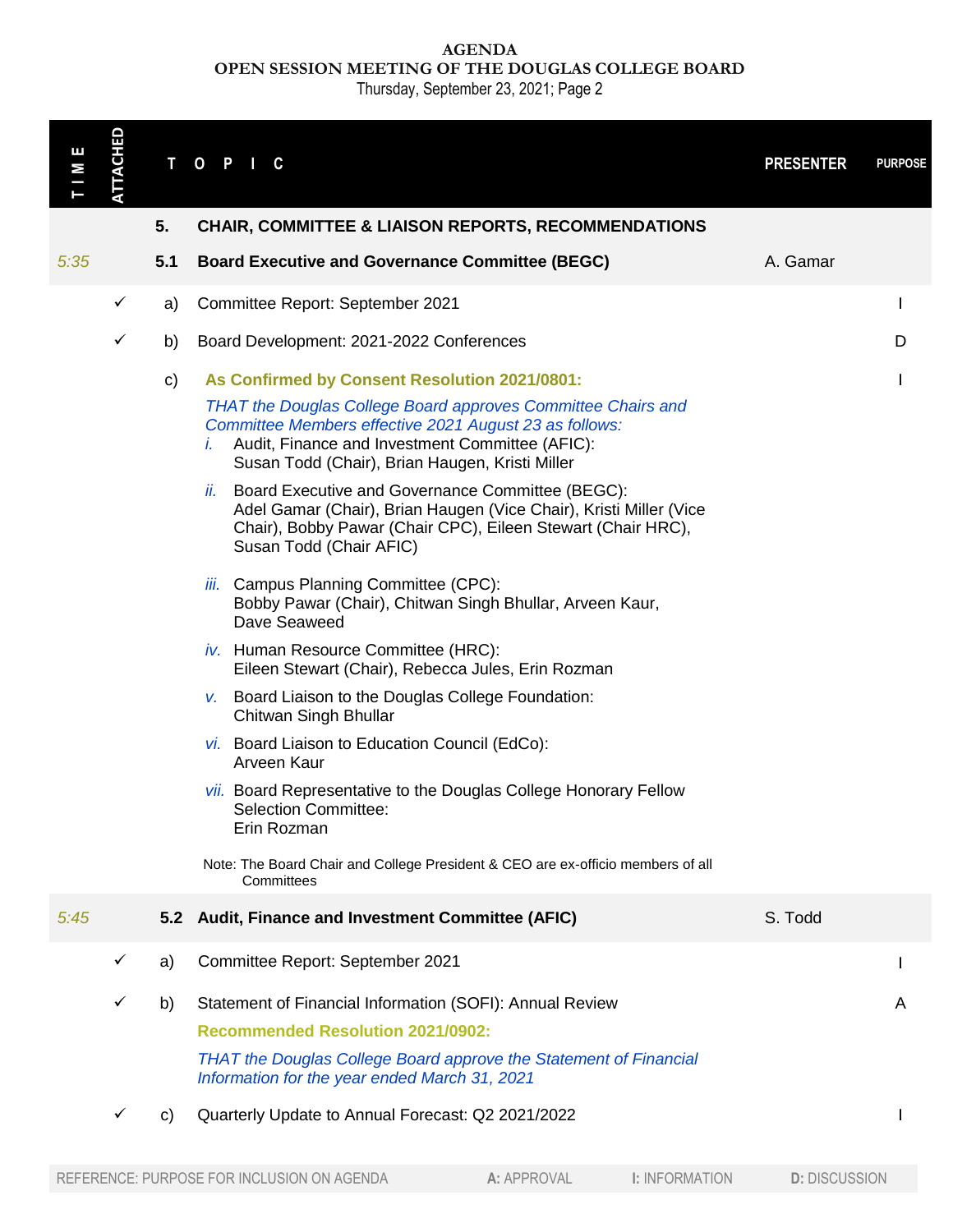### **AGENDA OPEN SESSION MEETING OF THE DOUGLAS COLLEGE BOARD**

Thursday, September 23, 2021; Page 3

| ш<br>М | <b>TTACHED</b> | т   | $\mathbf{o}$<br>P<br>C                                                                                                                                                                                                                                                                                                                                                                                                                                                                                                                                                                                                   |             |                       | <b>PRESENTER</b>     | <b>PURPOSE</b> |
|--------|----------------|-----|--------------------------------------------------------------------------------------------------------------------------------------------------------------------------------------------------------------------------------------------------------------------------------------------------------------------------------------------------------------------------------------------------------------------------------------------------------------------------------------------------------------------------------------------------------------------------------------------------------------------------|-------------|-----------------------|----------------------|----------------|
| 6:00   |                | 5.3 | <b>Human Resources Committee (HRC)</b>                                                                                                                                                                                                                                                                                                                                                                                                                                                                                                                                                                                   |             |                       | E. Stewart           |                |
|        | $\checkmark$   | a)  | Committee Report: September 2021                                                                                                                                                                                                                                                                                                                                                                                                                                                                                                                                                                                         |             |                       |                      | ı              |
| 6:05   |                |     | 5.4 Campus Planning Committee (CPC)                                                                                                                                                                                                                                                                                                                                                                                                                                                                                                                                                                                      |             |                       | <b>B.</b> Pawar      |                |
|        | $\checkmark$   | a)  | Committee Report: September 2021                                                                                                                                                                                                                                                                                                                                                                                                                                                                                                                                                                                         |             |                       |                      |                |
| 6:10   |                |     | <b>5.5 Education Council</b>                                                                                                                                                                                                                                                                                                                                                                                                                                                                                                                                                                                             |             |                       | G. Bowbrick          |                |
|        | $\checkmark$   | a)  | <b>Education Council Chair's Reports:</b><br>September 2021 Meeting<br><b>Recommended Resolution 2021/0903:</b><br>THAT the Douglas College Board establish the credential Post-<br>Baccalaureate Diploma in Digital Marketing effective May 2022<br><b>Recommended Resolution 2021/0904:</b><br>THAT the Douglas College Board establish the credential Post-<br>Baccalaureate Diploma in Advanced Supply Chain Management, effective<br>May 2022<br><b>Recommended Resolution 2021/0905:</b><br><b>THAT the Douglas College Board establish the credential Associate of Arts</b><br>- Asian Studies effective May 2022 |             |                       |                      | Α              |
|        |                | b)  | <b>Board Liaison's Report</b>                                                                                                                                                                                                                                                                                                                                                                                                                                                                                                                                                                                            |             |                       | A. Kaur              |                |
| 6:15   |                | 5.6 | <b>Douglas College Foundation</b>                                                                                                                                                                                                                                                                                                                                                                                                                                                                                                                                                                                        |             |                       |                      |                |
|        |                | a)  | <b>Board Liaison's Report</b>                                                                                                                                                                                                                                                                                                                                                                                                                                                                                                                                                                                            |             |                       | C. Bhullar           |                |
| 6:20   |                | 5.7 | <b>Honorary Fellow Committee</b>                                                                                                                                                                                                                                                                                                                                                                                                                                                                                                                                                                                         |             |                       |                      |                |
|        |                | a)  | <b>Board Liaison's Report</b>                                                                                                                                                                                                                                                                                                                                                                                                                                                                                                                                                                                            |             |                       | E. Rozman            |                |
| 6:25   |                |     | 5.8 Board Development Reporting                                                                                                                                                                                                                                                                                                                                                                                                                                                                                                                                                                                          |             |                       |                      |                |
|        |                |     | REFERENCE: PURPOSE FOR INCLUSION ON AGENDA                                                                                                                                                                                                                                                                                                                                                                                                                                                                                                                                                                               | A: APPROVAL | <b>I: INFORMATION</b> | <b>D: DISCUSSION</b> |                |